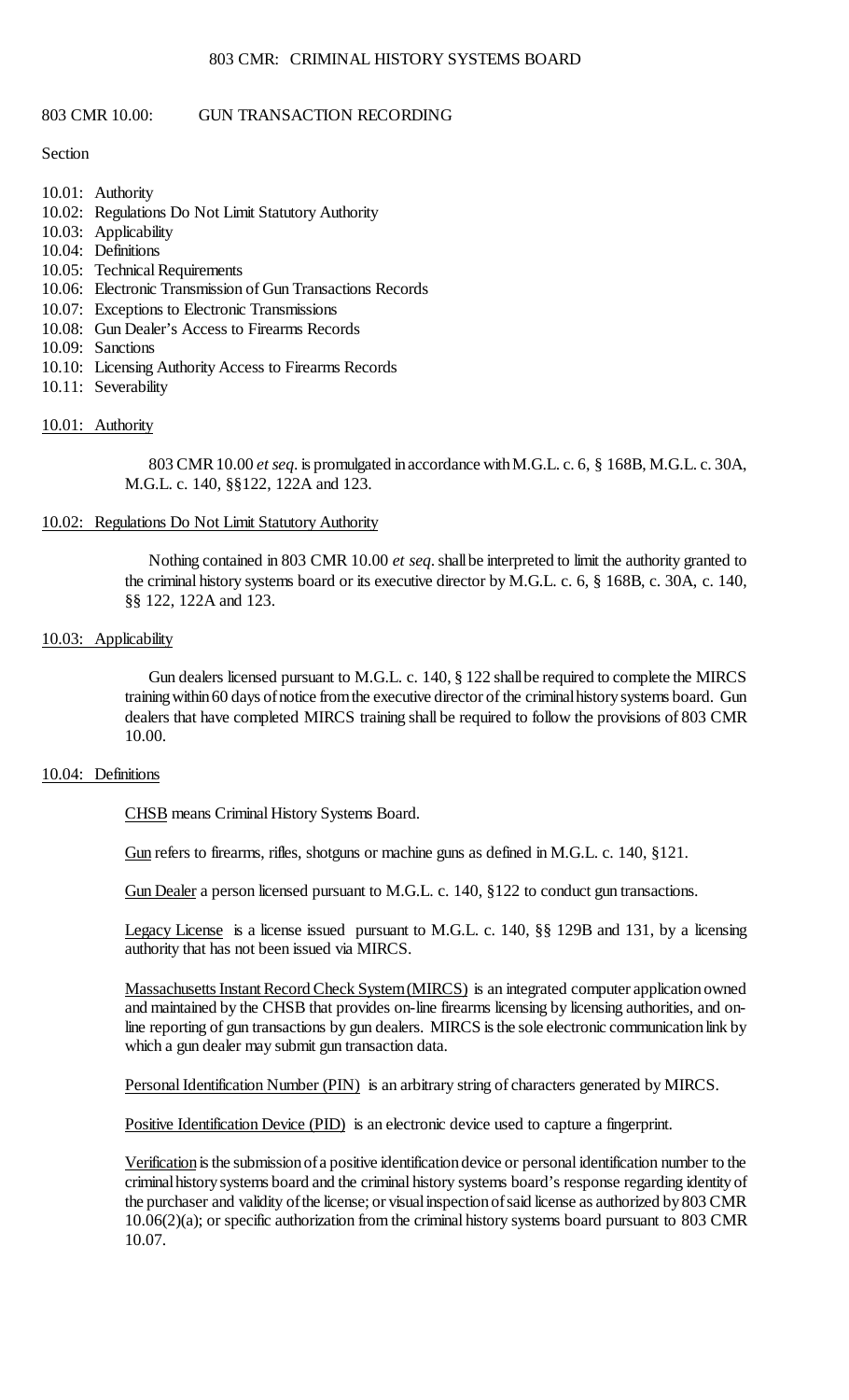#### 10.05: Technical Requirements

In order to electronically transmit gun transactions pursuant to M.G.L. c. 140, § 123 via MIRCS, gun dealers are required to obtain the following:

(1) an internet connection that provides access to the commonwealth's internet portal; and

 (2) a computer that meets the standards published by the executive director of the criminal history systems board. Such standards will appear on the criminal history systems board's website at www.mass.gov/chsb.

## 10.06: Electronic Transmission of Gun Transactions Records

(1) If a purchaser holds a license issued via MIRCS, the gun dealer shall proceed with a gun transaction as follows:

(a) The gun dealer shall submit via MIRCS the following required information:

 1. the license numberasdisplayed on the purchaser's license to carry or firearms identification card; and

2. the licensing authority that issued the license as displayed on the purchaser's license to carry or firearms identification card; and

3. the type of gun being purchased; and

 4. identification as either a large capacity weapon or a non-large capacity weapon, as defined in M.G.L. c. 140, § 121.

 (b) If MIRCS displays a message that a license is "on hold" the gun dealer shall not proceed with the gun transaction and shall instruct the purchaser to contact the purchaser's licensing authority;

- (c) The gun dealer shall verify identity of purchaser and validity of license as follows:
	- 1. by use of positive identification device; or if not available
	- 2. by use of personal identification number.

 a. in the event that the purchaser's identity and the validity of his/her license cannot be ascertained through the use of a positive identification device or personal identification number, the gun dealer shall contact the criminal history systems board.

b. the criminal history systems board shall expeditiously notify the gun dealer on how to proceed with the transaction.

 (d) Upon verification, the gundealer shallreview the accuracy of the gun dealer's information as displayed on MIRCS and proceed with entering the purchaser's address, demographics, and personal attributes via MIRCS.

 (e) After the purchaser's information has been completed, the gun dealer shall enter the make, (f) The gun dealer shall review and re-verify the identity of the purchaser and the validity of the model, serial number, caliber, barrel length, and gun surface finish for the gun transaction. After the gun information has been entered, the gun dealer shall contact the national instant check system. license as outlined in 803 CMR  $10.06(1)(c)$ .

 (g) Prior to the completion of a gun transaction, the gun dealer shall print out two copies of the completed FA-10 form, giving one copy to the purchaser, and keeping one copy for the gun dealer's records.

(h) The purchaser's signature on the printed FA-10 form is required for the completion of a gun transaction.

 (2) If a purchaser holds a legacy license issued in the Commonwealth by a licensing authority, the gun dealer shall proceed with the gun transaction as follows:

 (a) The gun dealer shall verify the identity of the purchaser and the validity of the license by visual inspection of the purchaser's license to carry or firearms identification card; and

 (b) At the time ofa guntransaction the gundealer shall submit via MIRCS the following required information:

1. the license number as displayed onthe purchaser's license to carry or firearms identification card; and

2. the licensing authority that issued the license as displayed on the purchaser's license to carry or firearms identification card; and

3. the type of gun being purchased; and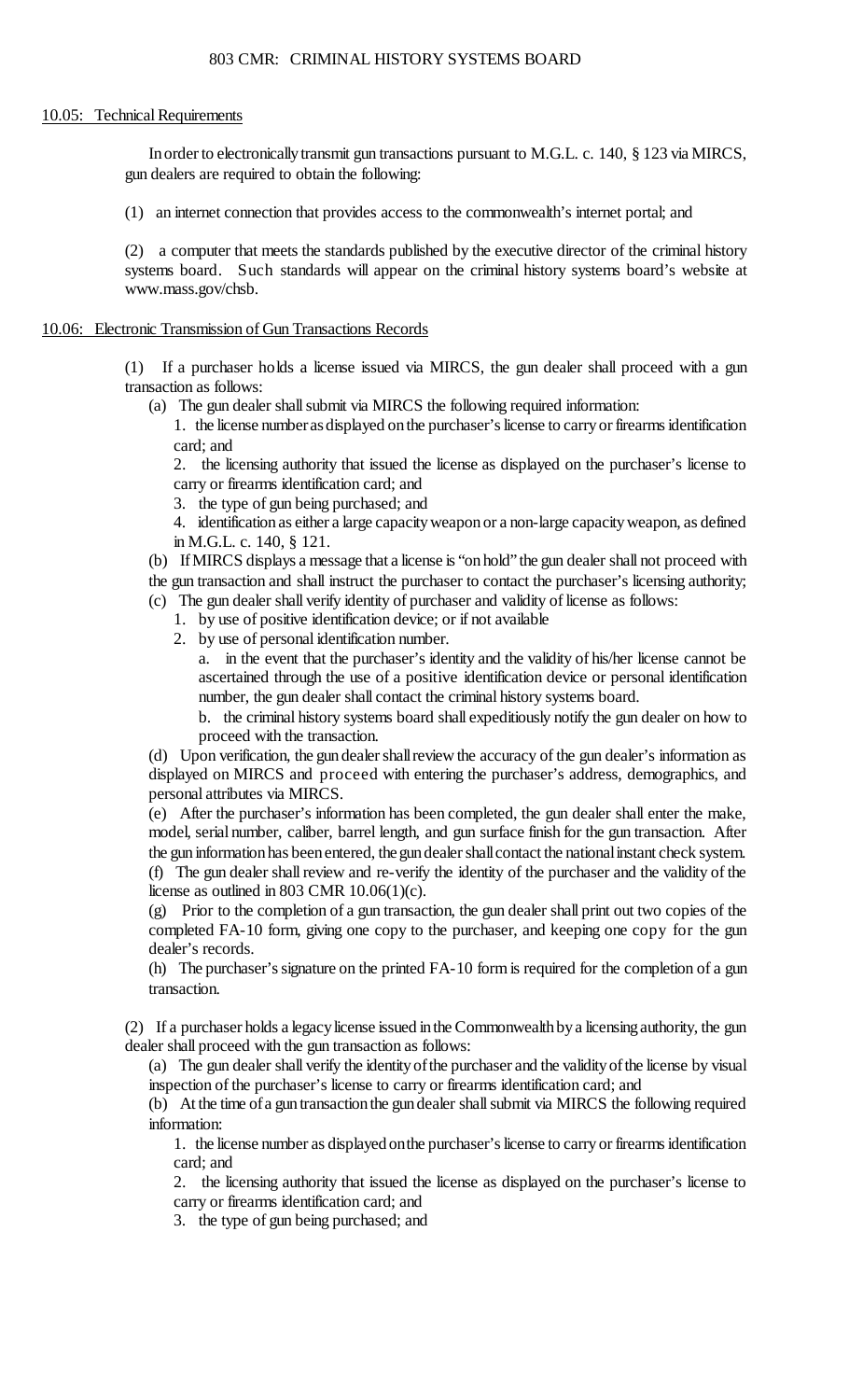#### 10.06: continued

 4. identification if a gun is either a large capacity weapon or a non-large capacity weapon, as defined by M.G.L. c. 140, § 121.

(c) The gun dealer shall review the accuracy of the gun dealer's information as displayed on MIRCS and proceed with entering the purchaser's address, demographics, and personalattributes via MIRCS.

 (d) After the purchaser's information has been completed, the gun dealer shall enter the make, model, serial number, caliber, barrel length, and gun surface finish for the gun transaction.

(e) The gun dealer shall contact the national instant check system.

 (f) The gun dealer shall review and re-verify the identity of the purchaser and the validity of the license as outlined in 803 CMR  $10.06(2)(a)$ .

 (g) Prior to the completion of a gun transaction, the gun dealer shall print out two copies of the completed FA-10 form, giving one copy to the purchaser, and keeping one copy for the gun dealer's records.

 (h) The purchaser's signature on the printed FA-10 form is required for the completion of a gun transaction.

### 10.07: Exceptions to Electronic Transmission

 Notwithstanding the electronic submission requirements set forth in 803 CMR 10.06, a gun dealer may transmit in the manner as prescribed by the executive director of the criminal history systems board, a gun transaction if:

 (1) granted authorization per gun transaction by the executive director ofthe criminalhistorysystems board, or his/her designee; and

 (2) the executive director of the criminal history systems board, or his/her designee, determines that the commonwealth's MIRCS infrastructure is not operational.

#### 10.08: Gun Dealer's Access to Firearms Records

including sales, rentals, leases, and transfers and to access all previous sales submitted by the respective without the express written permission of the executive director of the Criminal History System Board. Gun dealers and their agents shall utilize MIRCS for the purpose of conducting gun transactions, gun dealer. No interface or other automated mechanism for accessing MIRCS shall be permitted

# 10.09: Sanctions

 Any licensed gundealer who violates anyprovisionof, or is otherwise not in compliance with 803 CMR 10.00 *et seq*. may be found in violation of M.G.L. c. 140, §§ 122 and 123. The criminal history systems board shall promptly notify the licensing authority of violations of conditions of said license.

#### 10.10: Licensing Authority Access to Firearms Records

A licensing authority as defined by M.G.L. c. 140 shall only disseminate information contained in MIRCS as authorized by M.G.L. c. 66, § 10.